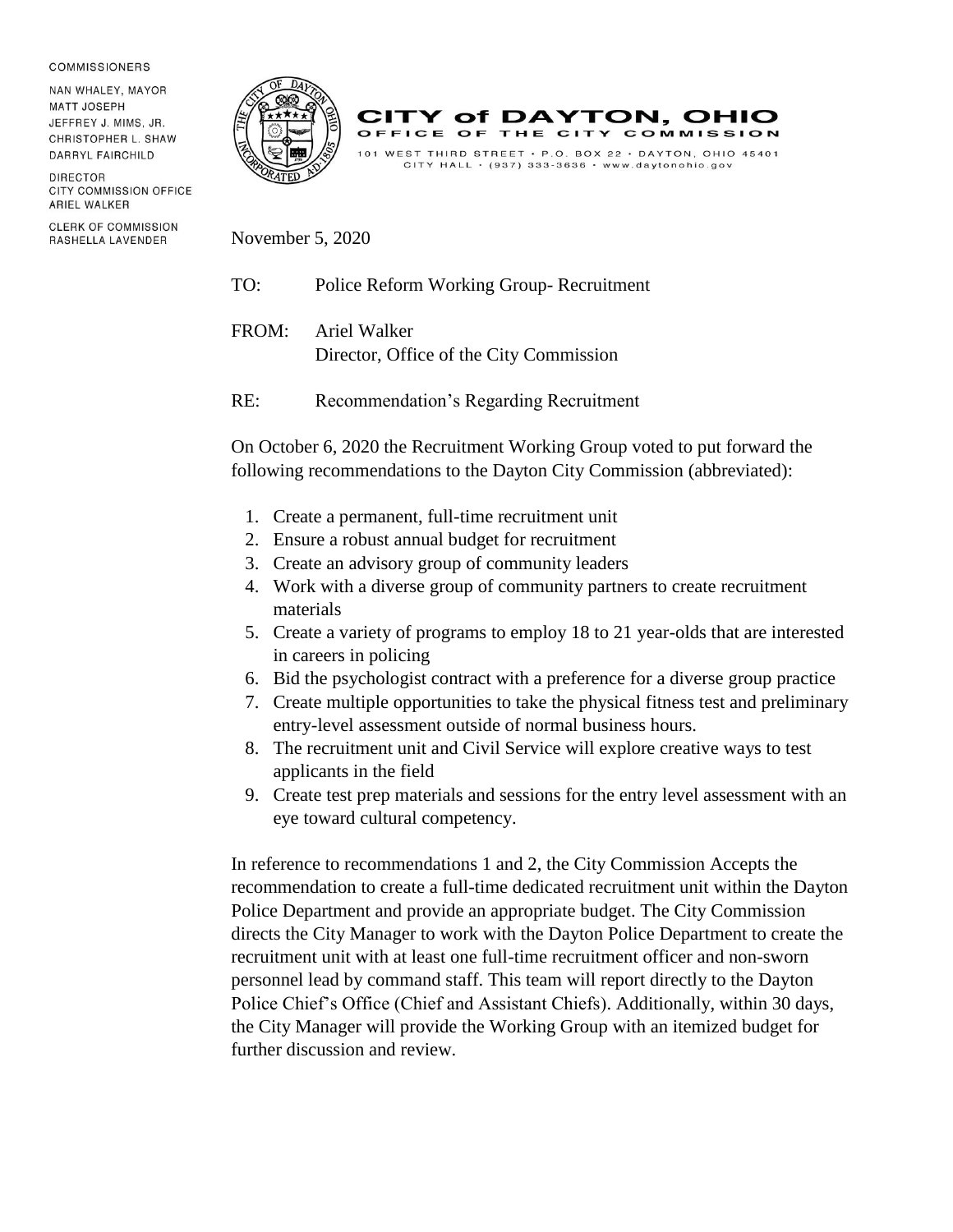In reference to recommendation 3, the City Commission Accepts the recommendation to create an advisory group of diverse community leaders to assist the recruitment unit in reaching diverse police recruits. The City Commission will work with the City Manager and Dayton Police Department to create the advisory group.

In reference to recommendation 4, the City Commission Accepts the recommendation to work with a diverse group to create recruitment materials that appeal to diverse applicants and highlight various aspects of police work. The City Commission directs the City Manager to work with the Dayton Police Department to ensure the utilization of such a team.

In reference to recommendation 5, the City Commission Accepts the recommendation to create programs for 18 to 21 year-olds that are interested in careers in policing. The City Commission Directs the City Manager to work with the Dayton Police Department to develop a long-range plan to attract and maintain the interest of diverse candidates in public safety. The strategic plan should clearly define structure and expectations for program development and ensure the incorporation of best practices in hiring and retention practices.

In reference to recommendation 6, the City Commission Accepts the recommendation to bid out the psychologist contract with a preference for a diverse practice in order to allow for a broader range of professional opinions in making hiring decisions and to shorten the pre-employment time period. The City Commission directs the City Manager to work with the Dayton Police Department, Civil Service, and Purchasing to identify when the current contract expires, and provide direction to staff during the next bidding process to include a focus on a diverse group practice.

In reference to recommendation 7, the City Commission Accepts the recommendation to create multiple opportunities to take the physical fitness test and preliminary entry-level assessment outside of normal business days and hours. The City Commission directs the City Manager to work with the Dayton Police Department and Civil Service to create and implement a plan to expand the accessibility of the physical fitness test and entry-level assessment.

In reference to recommendation 8, the City Commission Accepts the recommendation that the recruitment unit and Civil Service explore creative ways to test applicants in the field. The City Commission directs the City Manager to work with the Dayton Police Department and Civil Service to research creative ideas in this area.